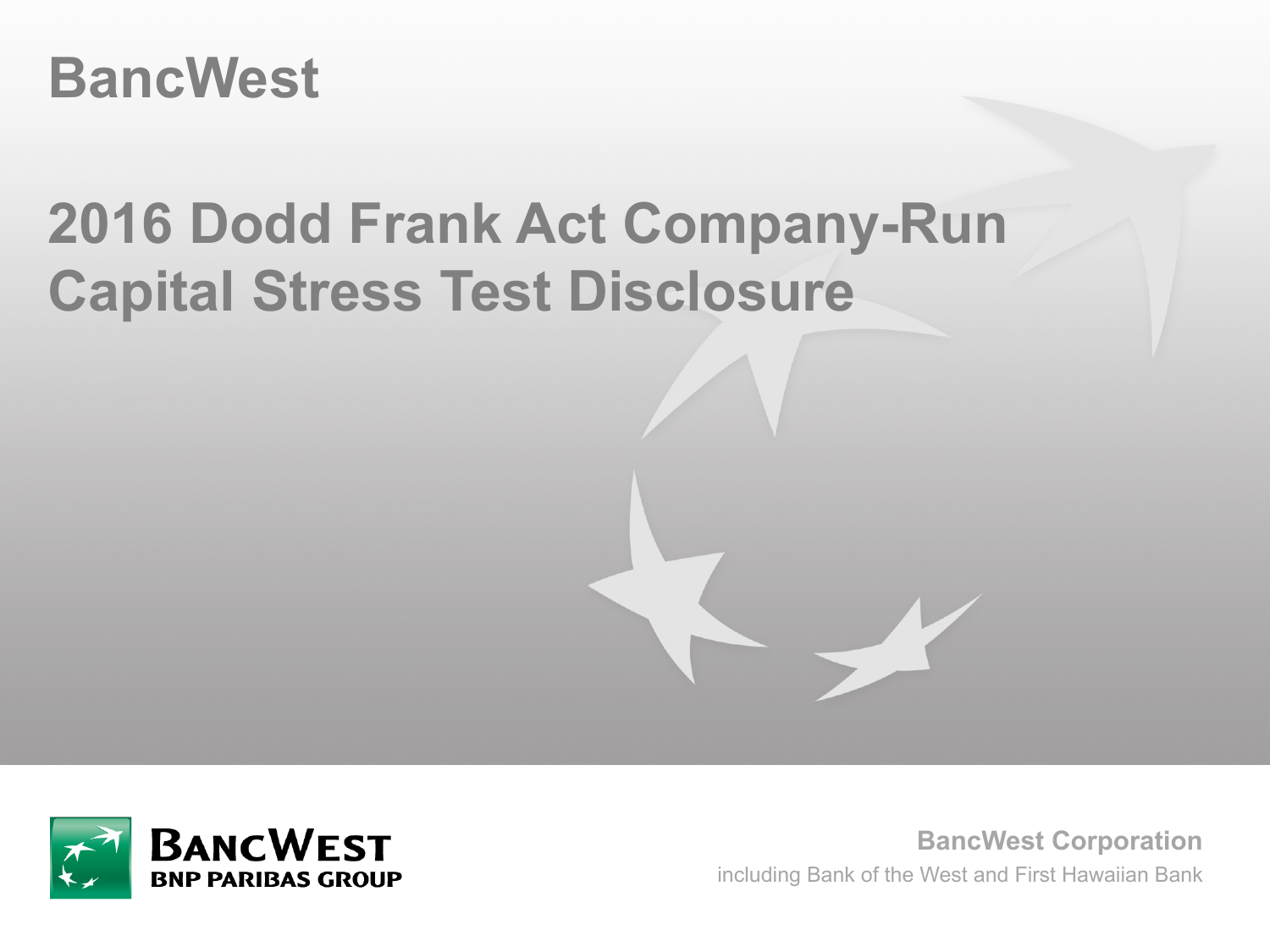# **BancWest Overview**

Incorporated in this disclosure are the annual stress test results of BancWest Corporation and its two subsidiary banks. **BancWest Corporation**

• BancWest Corporation (BancWest), as of December 31, 2015, was the bank holding company (BHC) for Bank of the West (BOW) and First Hawaiian Bank (FHB).<sup>1</sup> As of December 31, 2015, BancWest had \$95.0 BN in assets. BancWest is a wholly owned subsidiary of BNP Paribas (BNPP), a global financial institution headquartered in Paris, France.

### **Subsidiary Banks**

- **•** Bank of the West (BOW) is a regional financial services company chartered in California and headquartered in San Francisco. It has more than 600 branch and office locations in 23 states. It has representative offices in Chicago, Dallas and Atlanta and a branch in New York. Bank of the West has more than 2.9 million personal banking, commercial and wealth management customers.
- **•** First Hawaiian Bank (FHB**)** is headquartered in Honolulu and is Hawaii's oldest and largest financial institution. It holds a 36.5% deposit market share in Hawaii with 57 branches throughout Hawaii, three in Guam and two in Saipan.

## **BNP Paribas (BNPP)**

**•** BNPP is a leading bank in the Eurozone with a strong global presence. It is active in 75 countries with approximately 190,000 global employees. BNPP maintains leading businesses in Europe, a significant presence in the United States and strong positions in Asia and emerging markets in retail banking, corporate institutional banking and wealth management.

 $^{\text{1}}$ Effective July 1, 2016, a new BancWest Corporation will become the holding company for Bank of the West, under BancWestHolding Inc., and First Hawaiian Bank, under First Hawaiian, Inc. The new BancWest Corporation will be a subsidiary of BNP Paribas USA, Inc., the U.S. Intermediate Holding Company for BNP Paribas.

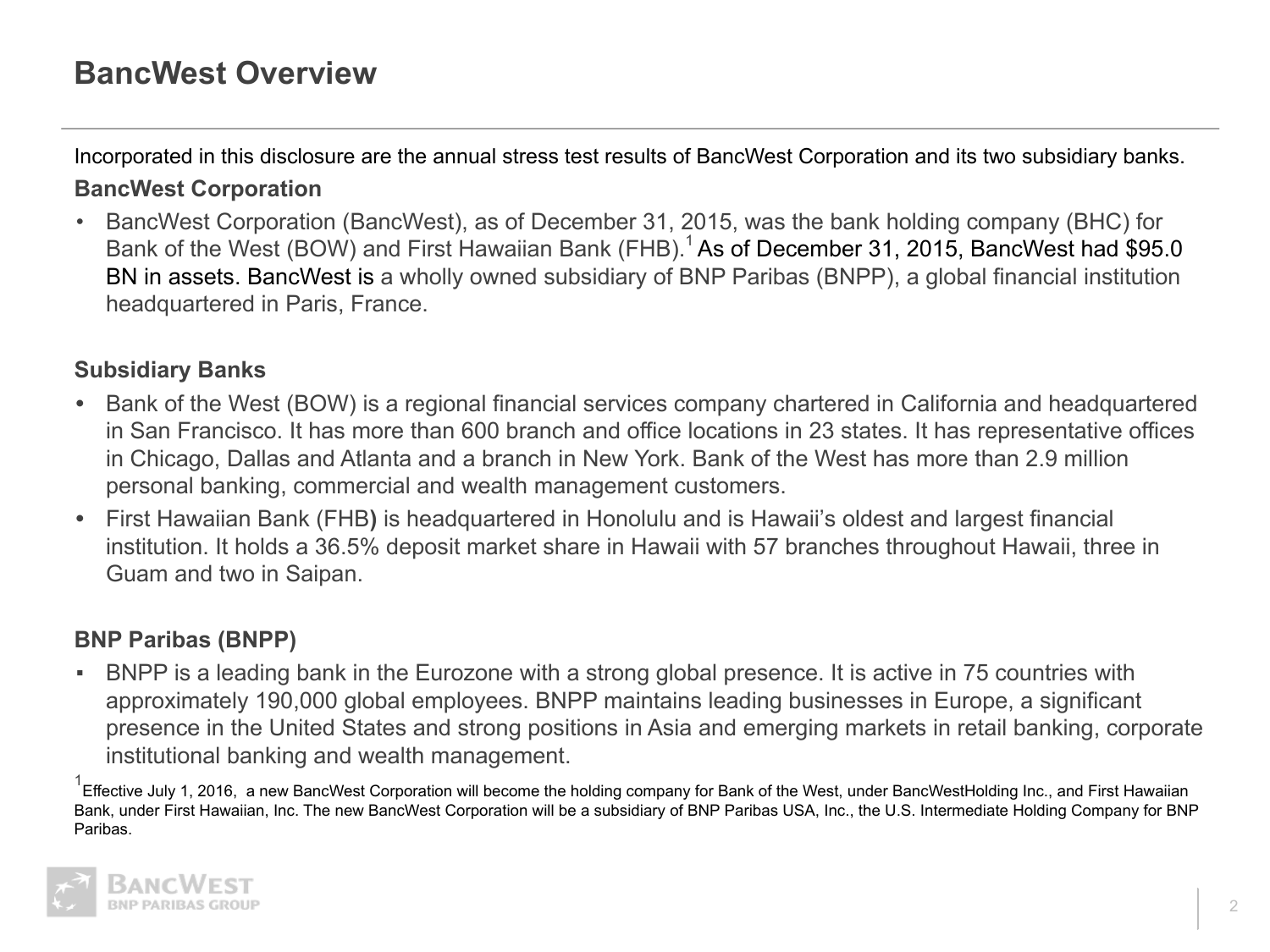# **BancWest Company-Run Stress Test Results and Process**

The Federal Reserve and the Federal Deposit Insurance Corporation conduct tests every year to ensure that banks have enough capital to sustain a severe economic downturn.

BancWest is subject to the Comprehensive Capital Analysis and Review (CCAR) and Dodd-Frank Act Stress Test (DFAST) requirements under the Federal Reserve's (FRB) capital planning rules and the Dodd-Frank Wall Street Reform and Consumer Protection Act.

This report shows the results of BancWest's DFAST stress-test results under the hypothetical supervisory severely adverse scenario for BancWest and its two subsidiary banks. $^2$  The report uses Dodd-Frank Capital Action assumptions, and the results disclosed may differ from BancWest's own internal results due to differences in methodology.

BancWest projects capital and financial results over a nine-quarter forecast horizon, starting January 1, 2016. The projection is not a forecast of economic conditions or financial results, but rather a hypothetical scenario designed by regulators to help assess the strength and resilience of financial institutions in the event of a severe economic downturn. The disclosure includes results for BWE and its subsidiaries, BOW and FHB.

#### **Disclosure requirements include:**

- Description of risks included and methodologies used in stress testing
- Aggregate cumulative financial estimates of major income statement categories
- Cumulative dollar loss and loss rates by portfolio
- Explanation of the most significant causes for changes in capital ratios
- Beginning, ending and minimum values of capital ratios

 ${}^{2}$ FHB's individually disclosed DFAST results may differ from the FHB stress test results disclosed here in BancWest's CCAR exercise.

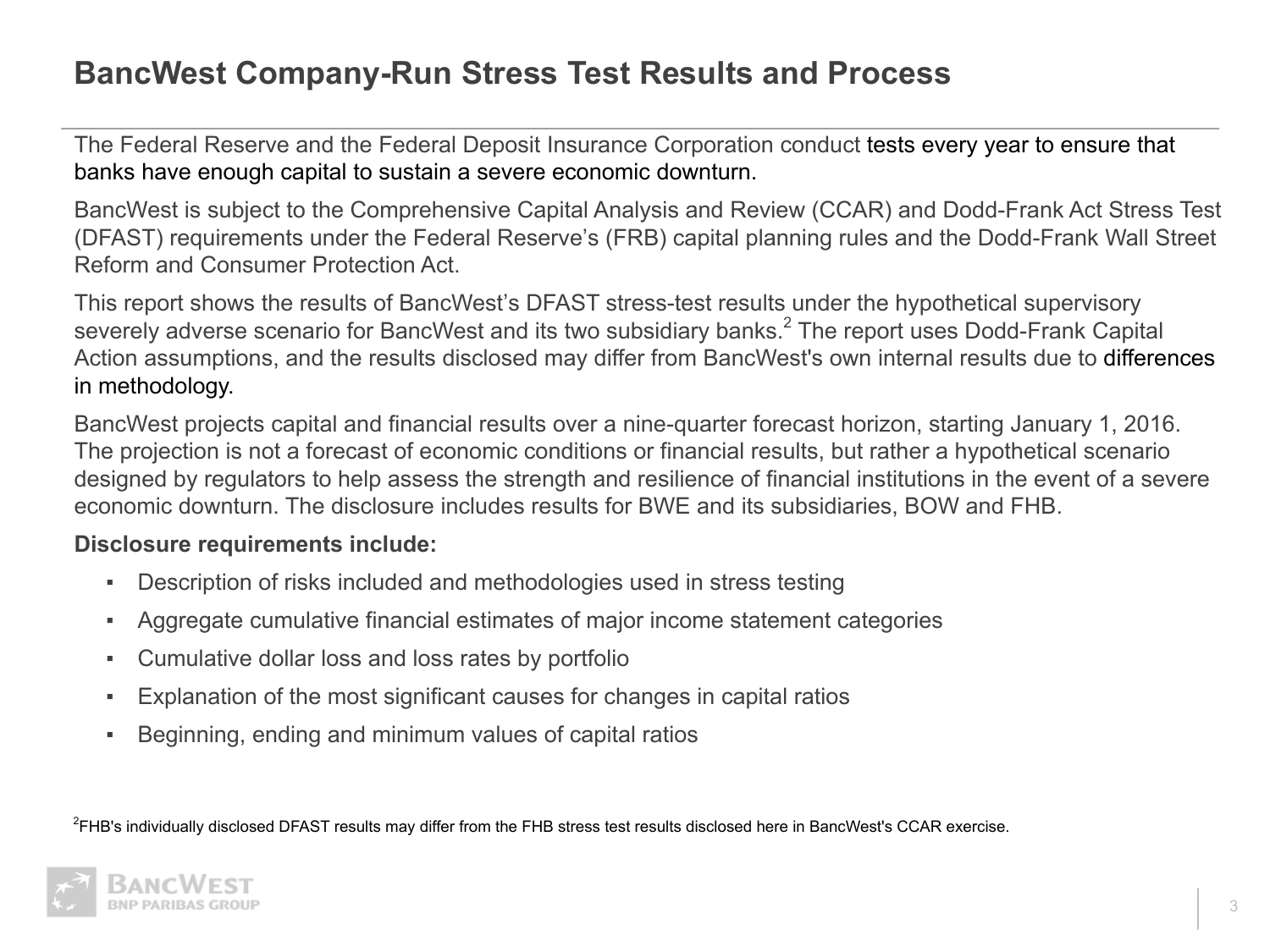#### **Stress Test Scenarios:**

BHCs and banks are required to run at least five economic scenarios which includes an internal stress and a supervisory stress scenario to make sure that the BHC and the subsidiary banks have sufficient regulatory capital to continue lending and serving their customers during an economic downturn. Capital is an important measure of a bank's strength; it is a bank's cushion against various types of unexpected losses and protects depositors' money.

BHCs and banks are given the same three economic scenarios by their regulators, one of which reflects a severe economic crisis. Banks are also required to design two scenarios on their own, including an economic downturn. The supervisory severely adverse scenario, the most severe of the three regulatory scenarios, is characterized by a severe global recession, accompanied by a period of heightened corporate financial stress and negative interest rates.

### **Supervisory Severely Adverse Scenario**

- U.S. real GDP begins to decline in Q1 2016 and reaches a trough in Q1 2017 that is 6.25% below the prerecession peak
- Unemployment rate increases by 5 percentage points by the middle of 2017
- Equity prices fall approximately 50% through the end of 2016, accompanied by a surge in market volatility
- Residential and commercial real estate property prices experience considerable declines, with the former declining by 25% through Q3 2018 and the latter falling 30% through Q2 2018
- Corporate financial conditions are under severe stress, reflecting rising loan defaults, heightened investor risk aversion, and strained market liquidity conditions
- Short-term Treasury rates fall to negative 0.5% by mid-2016 and remain at that level through the end of the scenario as the result of a severe decline in real activity and subdued inflation

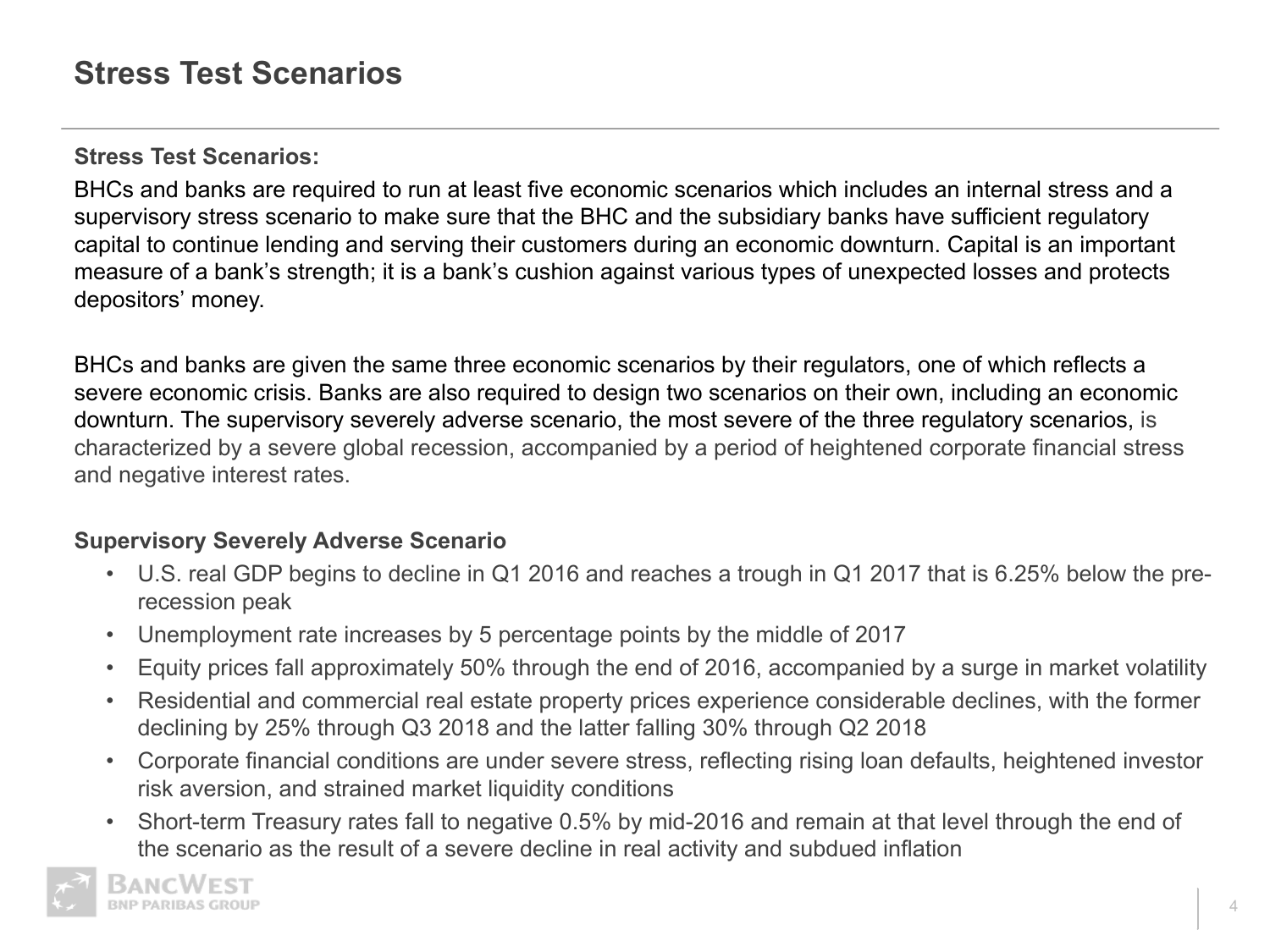| <b>CREDIT</b>                          | Risk that borrower or counterparty will fail to meet the terms of an obligation in<br>accordance with agreed terms.                                                                                                                                                                                                                                                                                        |
|----------------------------------------|------------------------------------------------------------------------------------------------------------------------------------------------------------------------------------------------------------------------------------------------------------------------------------------------------------------------------------------------------------------------------------------------------------|
| <b>OPERATIONAL</b>                     | Risk of loss resulting from inadequate or failed internal processes, people and<br>systems or from external events. It includes regulatory, compliance, technology and<br>legal risk, but excludes strategic and reputation risk.                                                                                                                                                                          |
| <b>MARKET/</b><br><b>INTEREST RATE</b> | Risk resulting from adverse movement in market rates or prices, such as interest<br>rates, foreign exchange rates or equity prices.                                                                                                                                                                                                                                                                        |
| <b>LIQUIDITY</b>                       | Risk of the BHC's inability to meet its obligations as they come due because of<br>inability to liquidate assets or obtain adequate funding or because it cannot easily<br>unwind or offset specific exposures without significant compromise to pricing.                                                                                                                                                  |
| <b>OTHER RISKS</b>                     | Business/Strategic Risk is the risk that arises from adverse business decisions or<br>business plans. Reputational risk is related to the confidence placed on the BHC by<br>its customers, clients, providers, counterparts, shareholders and regulators. Model<br>Risk is the risk resulting from the use of models that fail to perform the tasks or<br>capture the risks for which they were designed. |

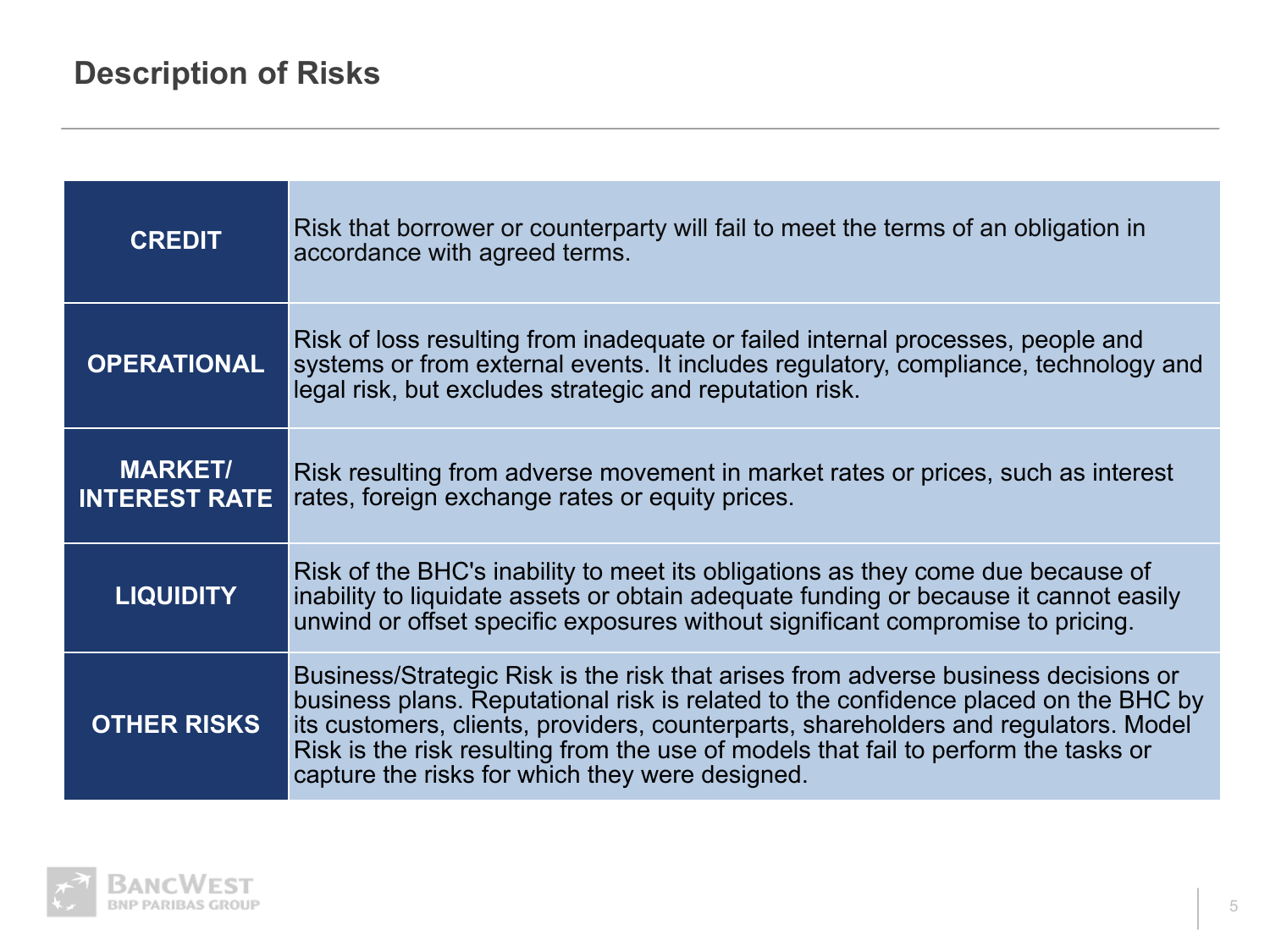# **Summary of Capital and Risk Components Captured in CCAR Projections**

|                                                   | <b>Capital Components</b>                                                                                                                                                                                                     | <b>Key Risks Captured</b>                                                                                                                                                      |
|---------------------------------------------------|-------------------------------------------------------------------------------------------------------------------------------------------------------------------------------------------------------------------------------|--------------------------------------------------------------------------------------------------------------------------------------------------------------------------------|
| <b>Pre-Provision Net</b><br><b>Revenue (PPNR)</b> | Projections based on macroeconomic factors<br>$\blacksquare$<br>Major assumptions for growth and runoff are<br>reviewed with lines of business                                                                                | • Business<br>Interest rate and Liquidity<br>• Operational<br>Prepayment and other optionality                                                                                 |
| <b>Other Income</b><br><b>Related Items</b>       | Net realized gains and losses on sales of<br>securities and other-than-temporary impairment<br>(OTTI)                                                                                                                         | - Credit<br>• Interest rate<br>• Market valuation                                                                                                                              |
| <b>Provisions for</b><br><b>Credit Losses</b>     | Projections of expected losses, allowance for<br>$\blacksquare$<br>loan and lease losses, non-performing assets<br>Function of underlying commercial and<br>consumer loan characteristics as well as<br>macroeconomic factors | • Credit: Changes in probability of default<br>or loss given default (loss severity)<br>Changes in reserve levels<br>٠.<br>Changes in commitment utilization<br>$\blacksquare$ |
| <b>Capital Ratios and</b><br><b>Projections</b>   | Risk-weighted assets computation with<br>correlation to historical Call Report trends                                                                                                                                         | Capital adequacy process including<br>governance and challenge<br>Internal controls, data quality, process<br>maturity and model risk                                          |

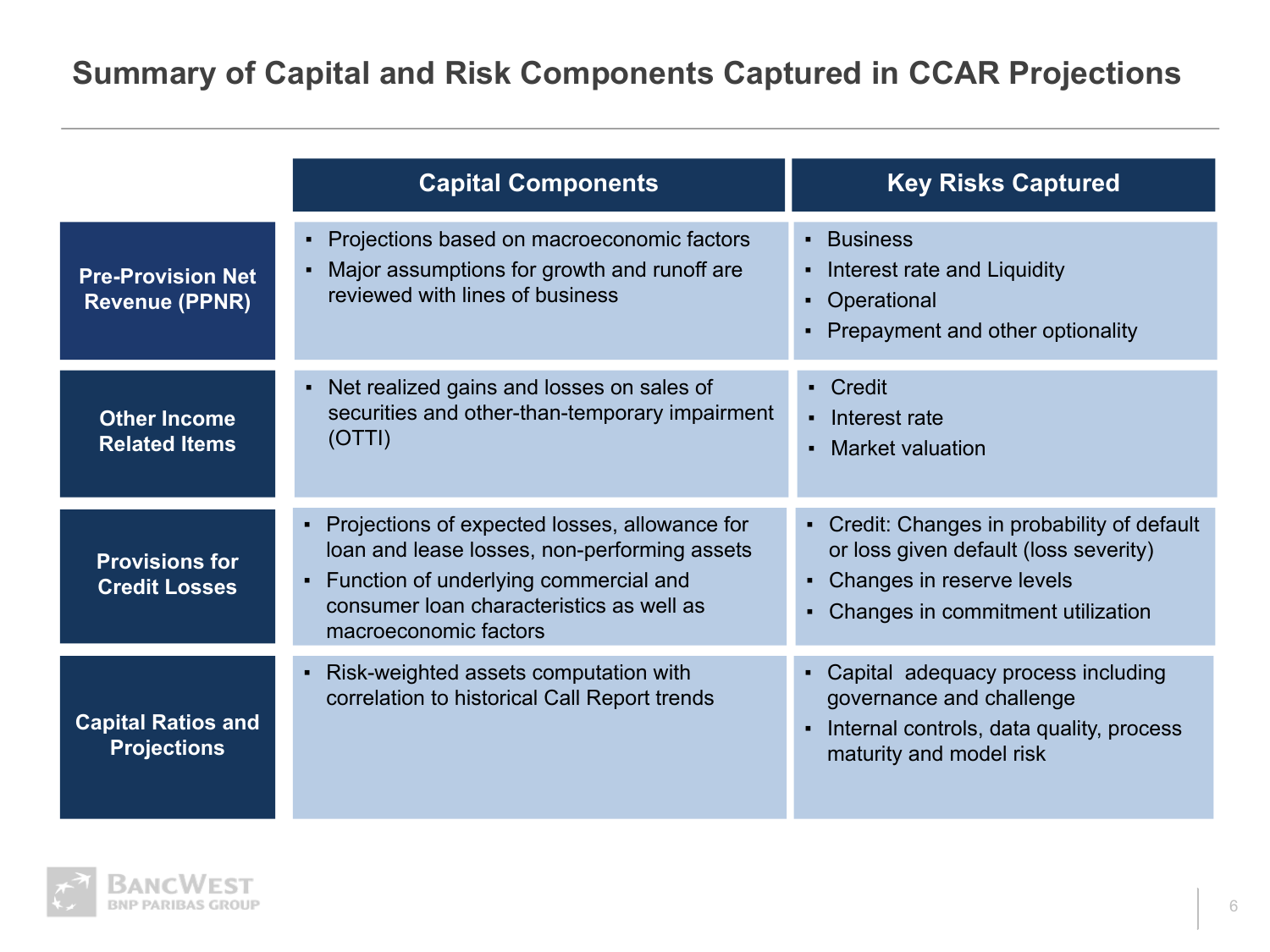# **PPNR Risks and Methodologies**

Supervisory Severely Adverse Scenario Nine-Quarter Cumulative PPNR 1.0 billion (January 1, 2016 – March 31, 2018)

| <b>Scope</b>                                                      | • Net interest income<br>Noninterest income and other fee-related revenues excluding realized gains and losses on investment<br>securities<br>Noninterest expense includes losses associated with operational risk<br>٠                                                                                                                                                                                                                                                                                                                                                                               |
|-------------------------------------------------------------------|-------------------------------------------------------------------------------------------------------------------------------------------------------------------------------------------------------------------------------------------------------------------------------------------------------------------------------------------------------------------------------------------------------------------------------------------------------------------------------------------------------------------------------------------------------------------------------------------------------|
| <b>Approach</b>                                                   | Net interest income components are based upon product level forecast for interest-earning assets and<br>$\blacksquare$<br>interest-bearing liabilities by scenario<br>Loan yields and portfolio balances include assumptions for new business volumes, prepayments and<br>$\blacksquare$<br>runoff<br>- Available funding includes wholesale funds and advances from the Federal Home Loan Bank<br>• Fee revenues are tied to certain balance sheet forecasts and bank initiatives<br>Major components of noninterest expense are based upon economic scenarios and management's<br>٠<br>expectations |
| <b>Types of Risks</b><br><b>Identified and</b><br><b>Captured</b> | • Business<br>Interest rate and Liquidity<br>٠.<br>• Operational<br>Prepayment and optionality                                                                                                                                                                                                                                                                                                                                                                                                                                                                                                        |
| <b>Methodologies</b>                                              | - Statistical models are used for major line item forecasts that link macroeconomic variables<br>Net interest income output includes scheduled principal and projected prepayments based on balance<br>٠.<br>sheet forecast by scenario<br>Operational losses are based on historical experience and scenario analysis                                                                                                                                                                                                                                                                                |

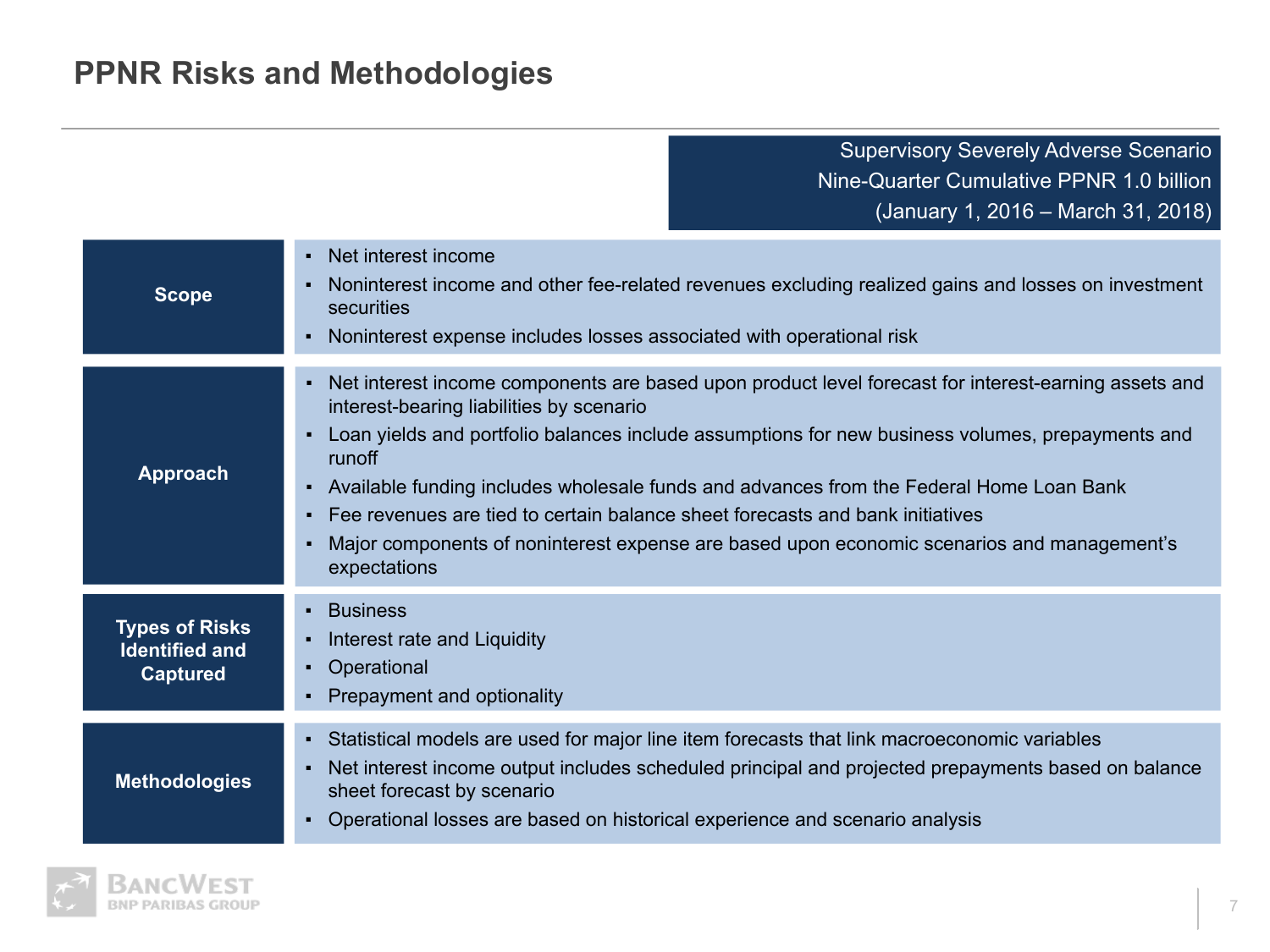# **Provision for Credit Losses Risks and Methodologies**

|                                                                   | <b>Supervisory Severely Adverse Scenario</b><br>Nine-Quarter Cumulative Provision for Credit Losses 3.0 billion<br>(January 1, 2016 – March 31, 2018)                                                                                                                                                                                                                                                                                                                                                                                                                                                                                                                                                                                                                                                                                         |  |  |  |
|-------------------------------------------------------------------|-----------------------------------------------------------------------------------------------------------------------------------------------------------------------------------------------------------------------------------------------------------------------------------------------------------------------------------------------------------------------------------------------------------------------------------------------------------------------------------------------------------------------------------------------------------------------------------------------------------------------------------------------------------------------------------------------------------------------------------------------------------------------------------------------------------------------------------------------|--|--|--|
| <b>Scope</b>                                                      | Represents credit-related loss retained in BancWest's loan and leases portfolios and related<br>commitments through the planning horizon                                                                                                                                                                                                                                                                                                                                                                                                                                                                                                                                                                                                                                                                                                      |  |  |  |
| <b>Approach</b>                                                   | Expected losses (EL) are based on the composition and characteristics of loans and lines in the BHC's<br>portfolio.<br>Credit quality is modeled using a loan-level EL-approach by projecting and combining Probability of<br>$\mathbf{E}^{\text{max}}$<br>Default (PD), Loss Given Default (LGD) and Exposure at Default (EAD) for each outstanding exposure.<br>Commercial loans and lines are assessed based upon the BHC's internal credit risk ratings,<br>estimated values of collateral, utilization rate, and other product-specific characteristics.<br>Consumer loans are assessed for credit quality based upon delinguency status, FICO score, loan-<br>to-value deterioration, and a few other product-specific characteristics.<br>Credit loss models also use a set of portfolio-specific macroeconomic drivers as predictors. |  |  |  |
| <b>Types of Risks</b><br><b>Identified and</b><br><b>Captured</b> | Credit risks, which are impacted by:<br>Loss severity<br>Changes in reserves<br>Evolution and current state of BancWest's internal<br>Collateral type and collateral valuation<br>risk grade for commercial exposures<br>Obligor/product-specific characteristics<br>Consumer loan delinquency status (current,<br>Changes in commitment utilization<br>delinquent, default)                                                                                                                                                                                                                                                                                                                                                                                                                                                                  |  |  |  |
| <b>Methodologies</b>                                              | - Statistical analyses that consider the idiosyncratic characteristics of BancWest's portfolio<br>Reflects stress reserve levels estimated in accordance with accounting standards, regulatory guidance<br>and BancWest's internal accounting policies<br>Losses are computed at the loan-level based upon BHC specific characteristics such as credit quality,<br>geography, product mix and collateral requirements, and then aggregated                                                                                                                                                                                                                                                                                                                                                                                                    |  |  |  |

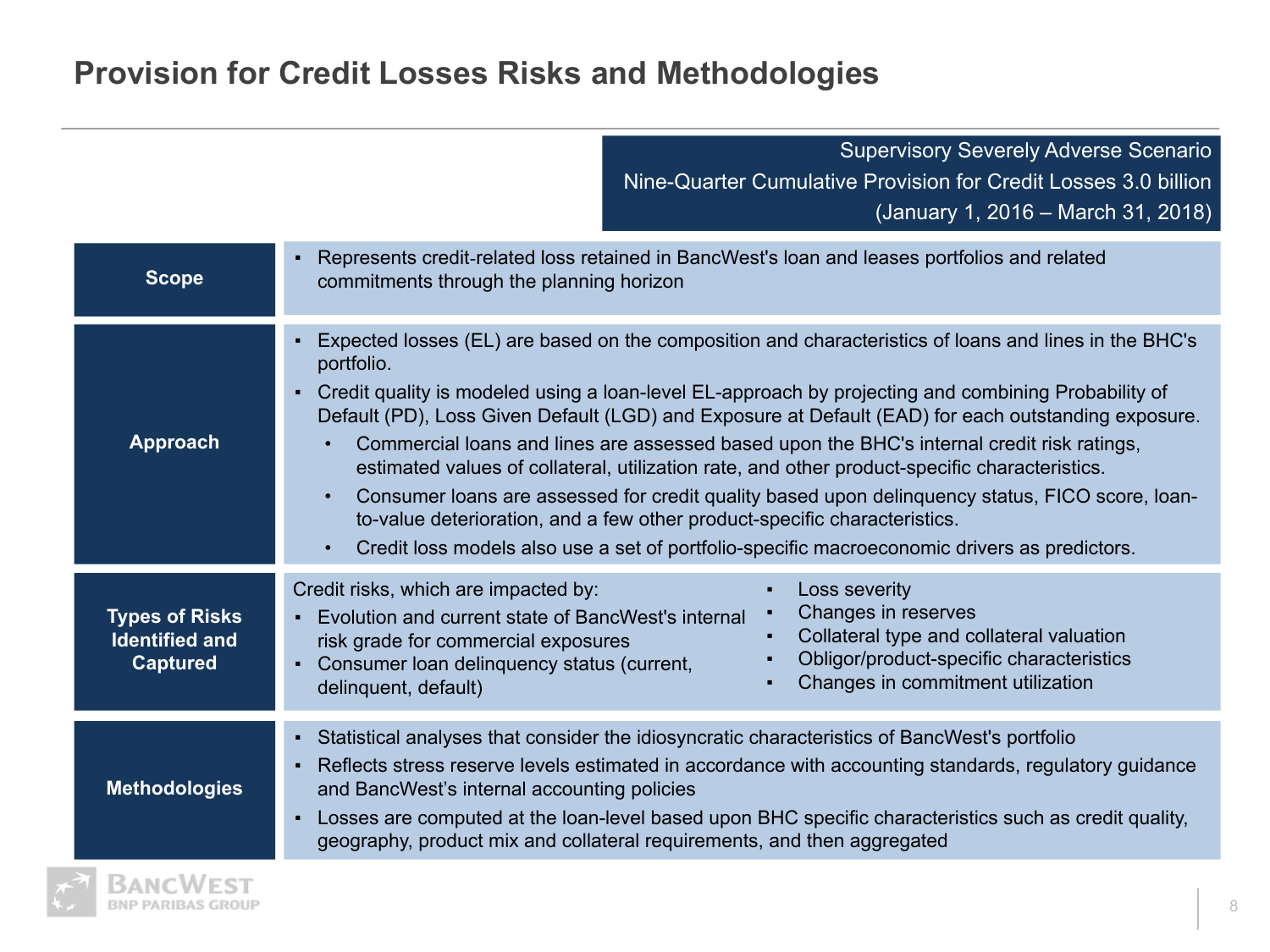# **Capital Ratios and Projections Risks and Methodologies**

Supervisory Severely Adverse Scenario Ending Projection Period Tier 1 Capital 7.6 billion (January 1, 2016 – March 31, 2018)

| <b>Scope</b>                                                      | • Common Equity Tier 1 (CET 1), Tier 1 Capital, Total Risk Based Capital and Tier 1 Leverage<br>Ratios are computed on a quarterly basis<br>• Granular forecast of risk-weighted assets                                                                                                                                                                                                                                                                                                                                                               |
|-------------------------------------------------------------------|-------------------------------------------------------------------------------------------------------------------------------------------------------------------------------------------------------------------------------------------------------------------------------------------------------------------------------------------------------------------------------------------------------------------------------------------------------------------------------------------------------------------------------------------------------|
| <b>Approach</b>                                                   | • Full projection of balance sheet and income statement for each scenario<br>Projections reflect management's decision to opt out of including impact of Accumulated Other<br>Comprehensive Income (AOCI) in capital<br>Based upon Standardized Approach for Revised Regulatory Capital Guidelines (Basel III)<br>Standardized)<br>On and off-balance sheet exposures were risk-weighted taking into account the prepayment,<br>new volume and other outputs from the modeling process<br>Robust internal controls and governance review<br>$\bullet$ |
| <b>Types of Risks</b><br><b>Identified and</b><br><b>Captured</b> | Covers all material risks identified throughout the enterprise, which were subject to<br>governance that includes challenge from business units, executive management and the<br><b>Board</b><br>Model risk, data limitations and process maturity covered in capital buffer and based on<br>material risk assessment<br>Internal controls framework overseeing all elements of Capital Planning Process                                                                                                                                              |
| <b>Methodologies</b>                                              | - Accumulation of all of the BHC's modeling processes for the forecast of the balance sheet,<br>PPNR, losses and other elements                                                                                                                                                                                                                                                                                                                                                                                                                       |

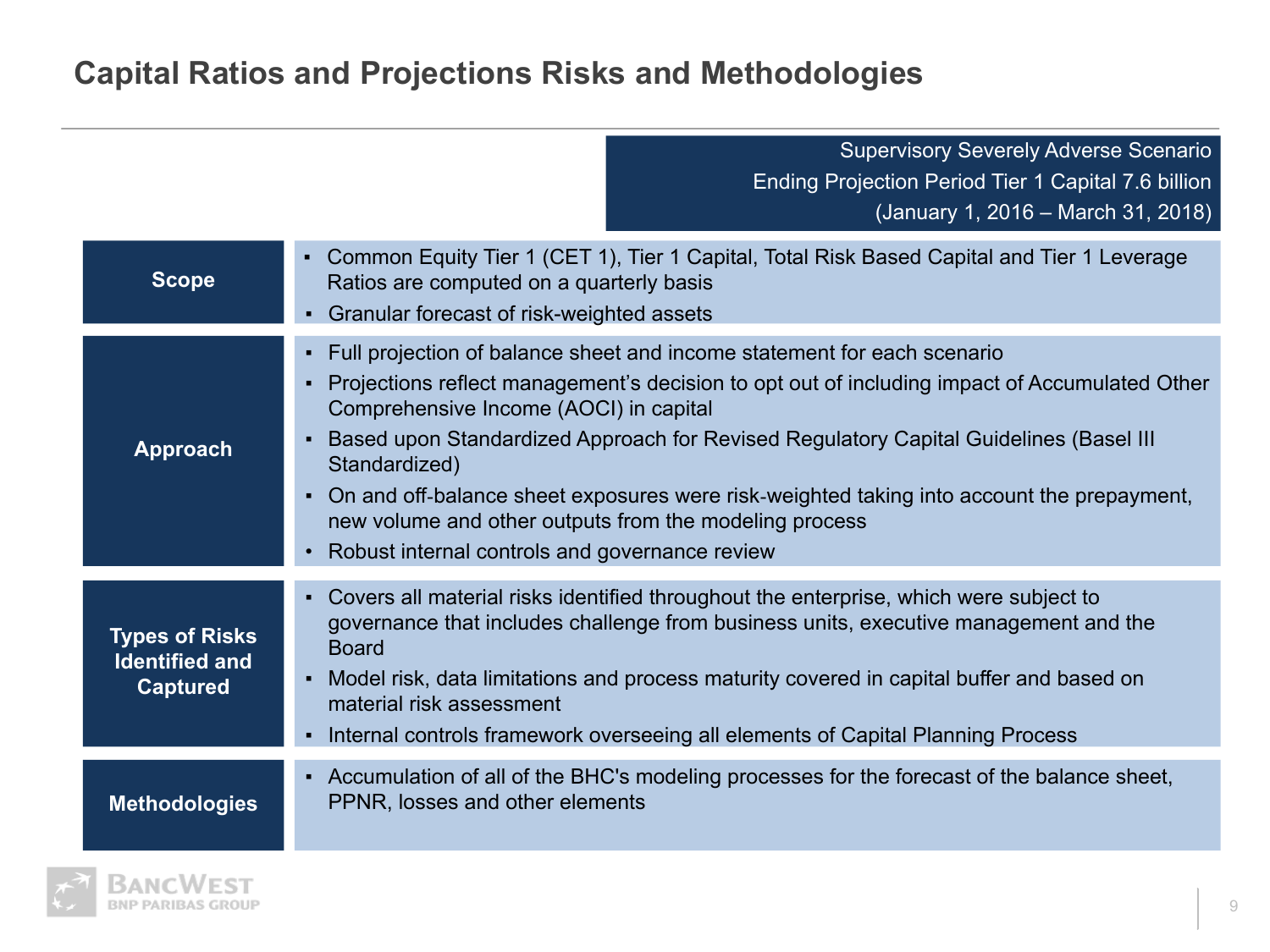# **Supervisory Severely Adverse Scenario Results (1 of 2)**

| Projected Loan Losses by Type of Loans for Q1 2016 through Q1 2018 under the Supervisory Severely Adverse Scenario |                            |                                 |                            |           |                            |           |
|--------------------------------------------------------------------------------------------------------------------|----------------------------|---------------------------------|----------------------------|-----------|----------------------------|-----------|
|                                                                                                                    | <b>BANCWEST</b>            |                                 | <b>BOW</b>                 |           | <b>FHB</b>                 |           |
| <b>Loan losses</b><br>$\sqrt{(}\$ in Billions)                                                                     | 9-Quarter<br><b>losses</b> | Loss rate $^{\rm 3}$ $^{\rm 1}$ | 9-Quarter<br><b>losses</b> | Loss rate | 9-Quarter<br><b>losses</b> | Loss rate |
|                                                                                                                    | 2.25                       | 3.4%                            | 2.09                       | 3.8%      | 0.15                       | 1.4%      |
| First Lien Mortgages, Domestic                                                                                     | 0.06                       | 0.7%                            | 0.05                       | 0.8%      | 0.02                       | 0.6%      |
| Junior Liens and HELOCs, Domestic                                                                                  | 0.08                       | 1.9%                            | 0.07                       | 2.2%      | 0.01                       | 1.0%      |
| Commercial and Industrial                                                                                          | 0.81                       | 5.7%                            | 0.77                       | 6.9%      | 0.04                       | 1.2%      |
| Commercial Real Estate, Domestic                                                                                   | 0.43                       | 2.7%                            | 0.42                       | 3.0%      | 0.01                       | 0.5%      |
| l Credit Cards                                                                                                     | 0.06                       | 14.3%                           | 0.03                       | 18.4%     | 0.03                       | 12.2%     |
| l Other Consumer                                                                                                   | 0.53                       | 3.3%                            | 0.49                       | 3.3%      | 0.04                       | 3.3%      |
| Other Loans <sup>4</sup>                                                                                           | 0.27                       | 4.8%                            | 0.26                       | 5.3%      | 0.01                       | 1.2%      |

| Cumulative P&L Metrics (1Q16 through 1Q18) |                 |            |            |  |
|--------------------------------------------|-----------------|------------|------------|--|
| (\$ in Billions)                           | <b>BANCWEST</b> | <b>BOW</b> | <b>FHB</b> |  |
| Pre-Provision Net Revenue <sup>5</sup>     |                 | 1.0        | 0.5        |  |
| Other Revenues <sup>o</sup>                | 0.0             | 0.0        | 0.0        |  |
| Provision for Loan and Lease Losses        | (3.0)           | (2.7)      | (0.3)      |  |
| Net Income (loss) Before Taxes             | (2.0)           | (1.7)      | 0.2        |  |

Note: Totals may not sum due to rounding

<sup>3</sup> Loss rates are calculated by summing the nine quarters of losses and dividing by the nine-quarter average balance for a given loan portfolio. Average loan balances used to calculate portfolio loss rates exclude loans held for sale and loans held for investment under the fair-value option.

<sup>4</sup> Other Loans include primarily Loans Secured by Farmland and some International Real Estate Loans.

<sup>5</sup> PPNR for BOW and FHB do not add up to BWE's PPNR primarily due to interest expense, non-interest expenses and consolidating entries of \$0.5 BN at the holding company level

 $6$  Other Revenues include net realized gains and losses on securities

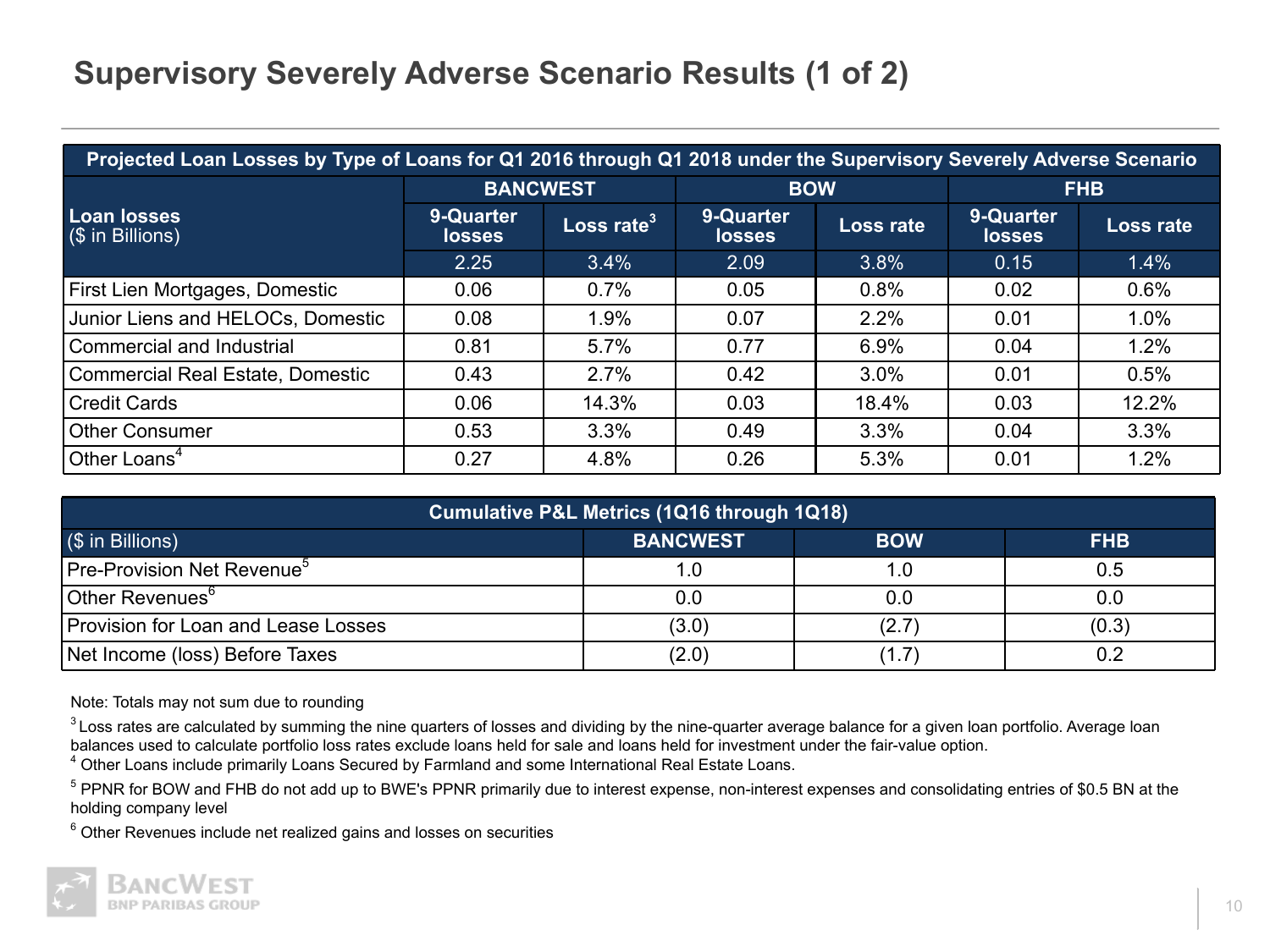## **Supervisory Severely Adverse Scenario Results (2 of 2)**

|                                       | <b>BANCWEST Basel III Capital Ratios</b> |                       |                                                   |                                       |
|---------------------------------------|------------------------------------------|-----------------------|---------------------------------------------------|---------------------------------------|
|                                       | <b>Actual</b>                            |                       | <b>Stressed Capital Ratios</b>                    | <b>Regulatory Minimum<sup>8</sup></b> |
| Capital Ratios <sup>7</sup>           | 4Q15                                     | <b>1Q18</b>           | <b>Lowest</b><br>(over the projection<br>horizon) |                                       |
| <b>BANCWEST</b>                       |                                          |                       |                                                   |                                       |
| <b>CET 1 Ratio</b>                    | 12.3%                                    | 10.3%                 | 10.3%                                             | 4.5%                                  |
| <b>Tier 1 Capital Ratio</b>           | 12.3%                                    | 10.3%                 | 10.3%                                             | 6.0%                                  |
| <b>Total Risk-Based Capital Ratio</b> | 14.6%                                    | 12.8%                 | 12.8%                                             | 8.0%                                  |
| Tier 1 Leverage Ratio                 | 10.1%                                    | 8.5%                  | 8.5%                                              | 4.0%                                  |
| <b>BOW</b>                            |                                          |                       |                                                   |                                       |
| <b>CET 1 Ratio</b>                    | 13.2%                                    | 9.8%                  | 9.8%                                              | 4.5%                                  |
| Tier 1 Capital Ratio                  | 13.2%                                    | 9.8%                  | 9.8%                                              | 6.0%                                  |
| <b>Total Risk-Based Capital Ratio</b> | 14.2%                                    | 11.1%                 | 11.1%                                             | 8.0%                                  |
| Tier 1 Leverage Ratio                 | 11.4%                                    | 8.6%                  | 8.6%                                              | 4.0%                                  |
| <b>FHB</b>                            |                                          |                       |                                                   |                                       |
| CET 1 Ratio                           | 15.2%                                    | 12.9%                 | 12.9%                                             | 4.5%                                  |
| Tier 1 Capital Ratio                  | 15.2%                                    | 12.9%                 | 12.9%                                             | 6.0%                                  |
| <b>Total Risk-Based Capital Ratio</b> | 16.4%                                    | 14.2%                 | 14.2%                                             | 8.0%                                  |
| Tier 1 Leverage Ratio                 | 9.8%                                     | 8.2%                  | 8.2%                                              | 4.0%                                  |
|                                       | Actual DWA                               | <b>DWA Drojoction</b> |                                                   |                                       |

| $\overline{\phantom{a}}$ RWA (\$'s in Billions) $^9$ | <b>Actual RWA</b><br>Q4, 2015 | <b>RWA Projection</b><br>Q1, 2018 |
|------------------------------------------------------|-------------------------------|-----------------------------------|
| <b>BWE</b>                                           | 72.6                          | 73.3                              |
| <b>BOW</b>                                           | 60.8                          | 61.2                              |
| <b>FHB</b>                                           | 11                            | 12 1                              |



 $7$  Capital Ratios include any capital action across the forecasting horizon under DFAST capital actions assumptions

 $^8$  Regulatory minimums as defined in the Comprehensive Capital Analysis Review 2016 Summary Instructions

<sup>9</sup> Risk Weighted Assets calculated under Basel III Standardized Approach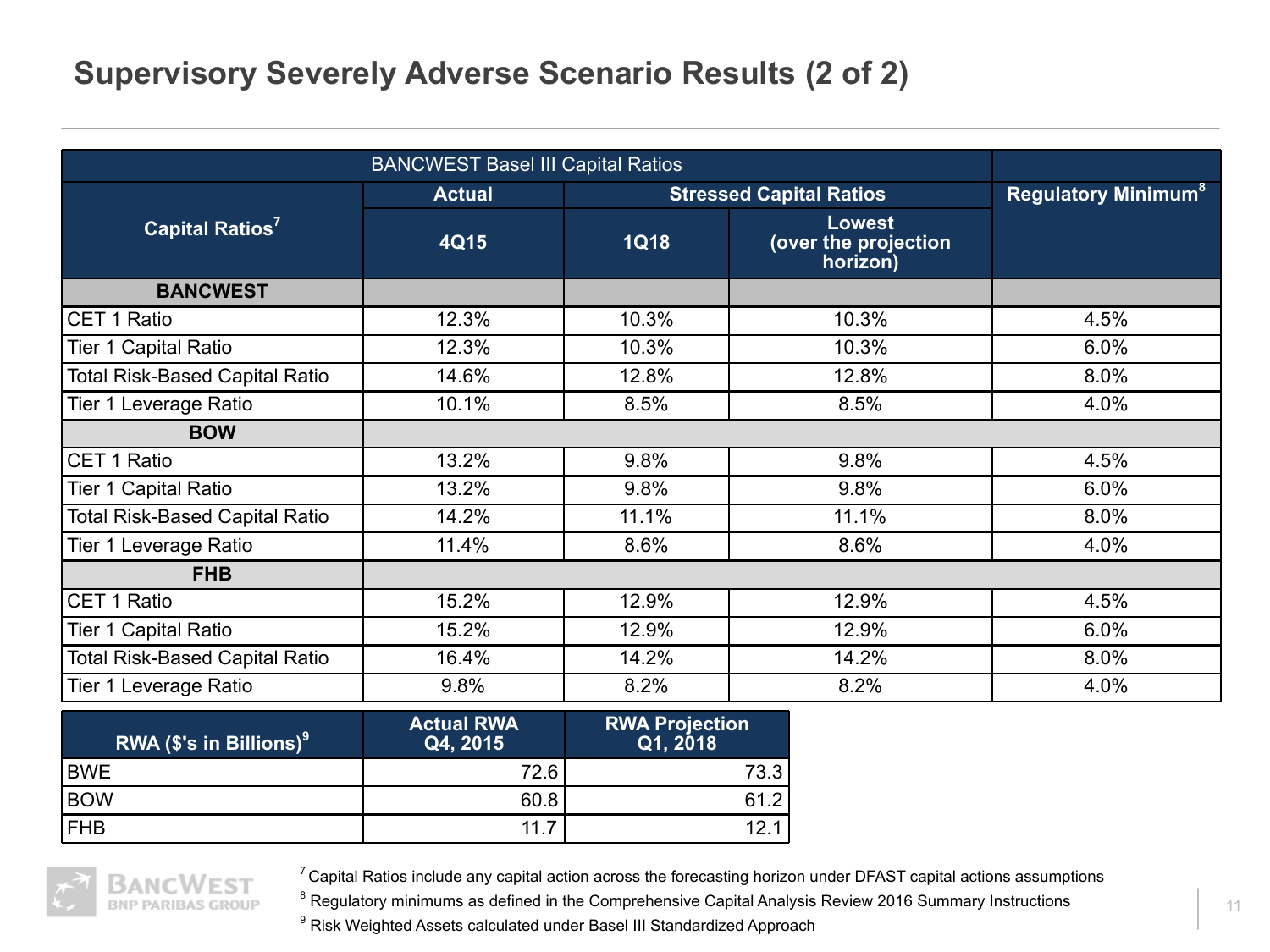# **Significant Drivers of Changes to the Projected Tier 1 Capital Ratio under the Supervisory Severely Adverse Scenario for BancWest**



Note: Totals may not sum due to rounding